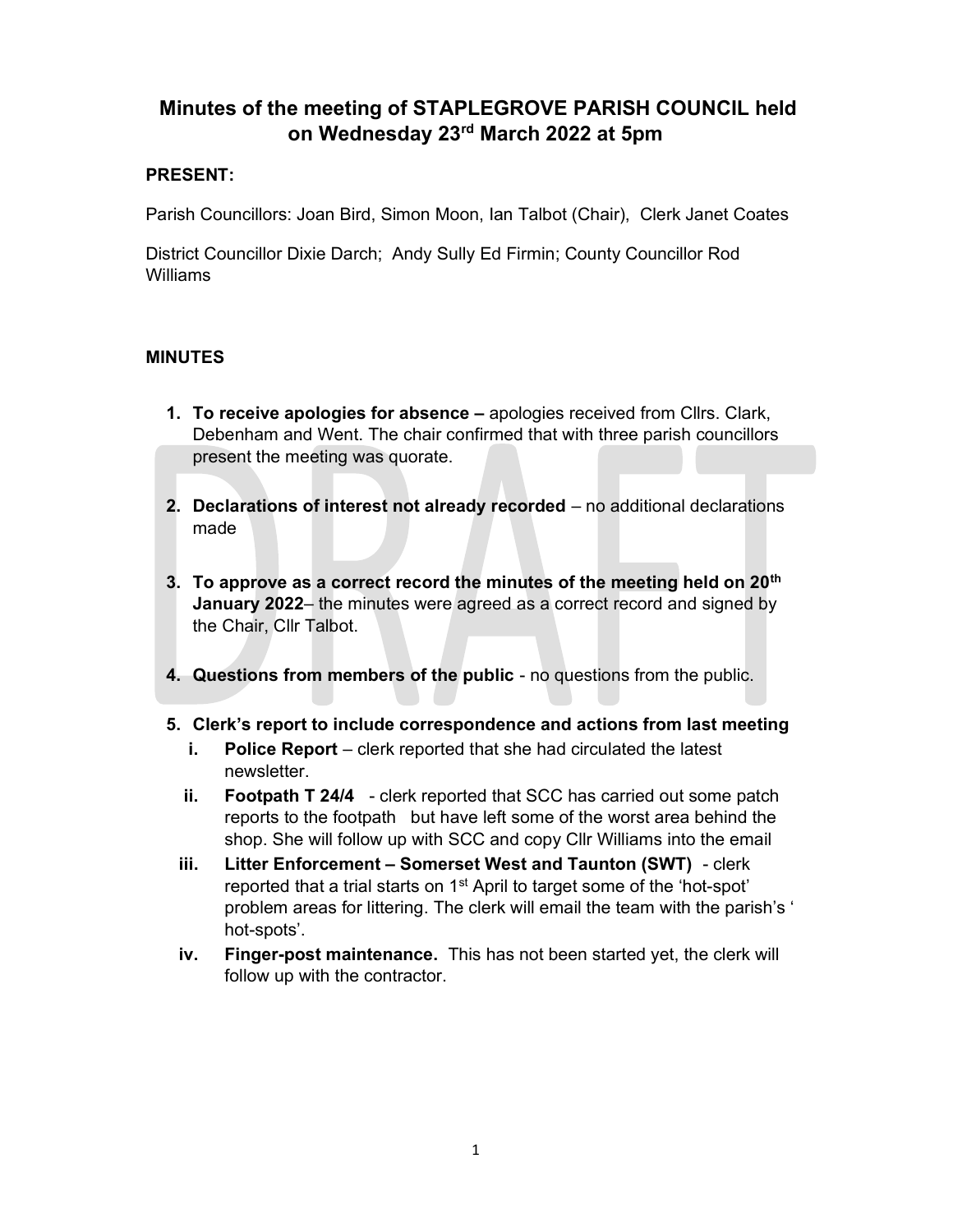- v. Connecting our Garden Communities. The clerk had circulated an email from Graeme Thompson of SWT following a recent workshop on proposals for better connections using cycleways and footpaths between Staplegrove, Ford Farm the town and local services. The clerk will feedback that French Weir Health Centre is not shown on the map and that the existing footpath /cycleway from Tesco, through Longrun to Silk Mills could be improved to encourage more usage of this route.
- vi. West Monkton proposal Community Transport clerk reported that West Monkton Parish Council are considering setting up a Community Transport scheme similar to Wivey link and have asked if Staplegrove is interested in joining. Agreed that more information was needed on level and type of commitment and that clerk will email to find out more and be the point of contact.
- vii. Correspondence clerk reported that no further correspondence had been received between the agenda being set and the meeting.
- 6. Community Governance Review Taunton Town Council update Cllr Talbot reported that following the first consultation; a proposal has been made and approved at an SWT full council meeting on 3rd March 2022 that a town council for Taunton should be set up and its boundary should take in most of Staplegrove Parish. This will result in Staplegrove Parish Council in effect ceasing to exist from May 2023. Cllr Talbot attended the meeting on  $3<sup>rd</sup>$  March to express the view of the Parish Council that it wished to remain as a separate council and not be included within the new town council for Taunton. The consultation on this proposal will take place after the elections in May. After discussion on the process to date and what action the Parish Council could take; it was agreed that Cllr Talbot and the clerk would attend a meeting arranged by the Comeytrowe PC clerk and chair with Cllr Perry who is leading on the proposal to understand more about the reasoning behind the proposal. Comeytrowe PC is also included within the proposed boundary for the new town council for Taunton.
- 7. Somerset Unitary update Cllr Williams gave an update, work is progressing and the detail on the Local Community Networks is being worked on and more will be known in the summer.
- 8. North Taunton Development update Cllr. Talbot reported that the 'reserved matters' applications (first tranche of houses and spine road) from Redrow has been withdrawn. The outline planning permission expires on 15 April 2022, so it is expected that a planning application for 'greenery' or something similar will be made by 15 April 2022 to keep the outline planning permission 'live'. No further news on the wetlands application.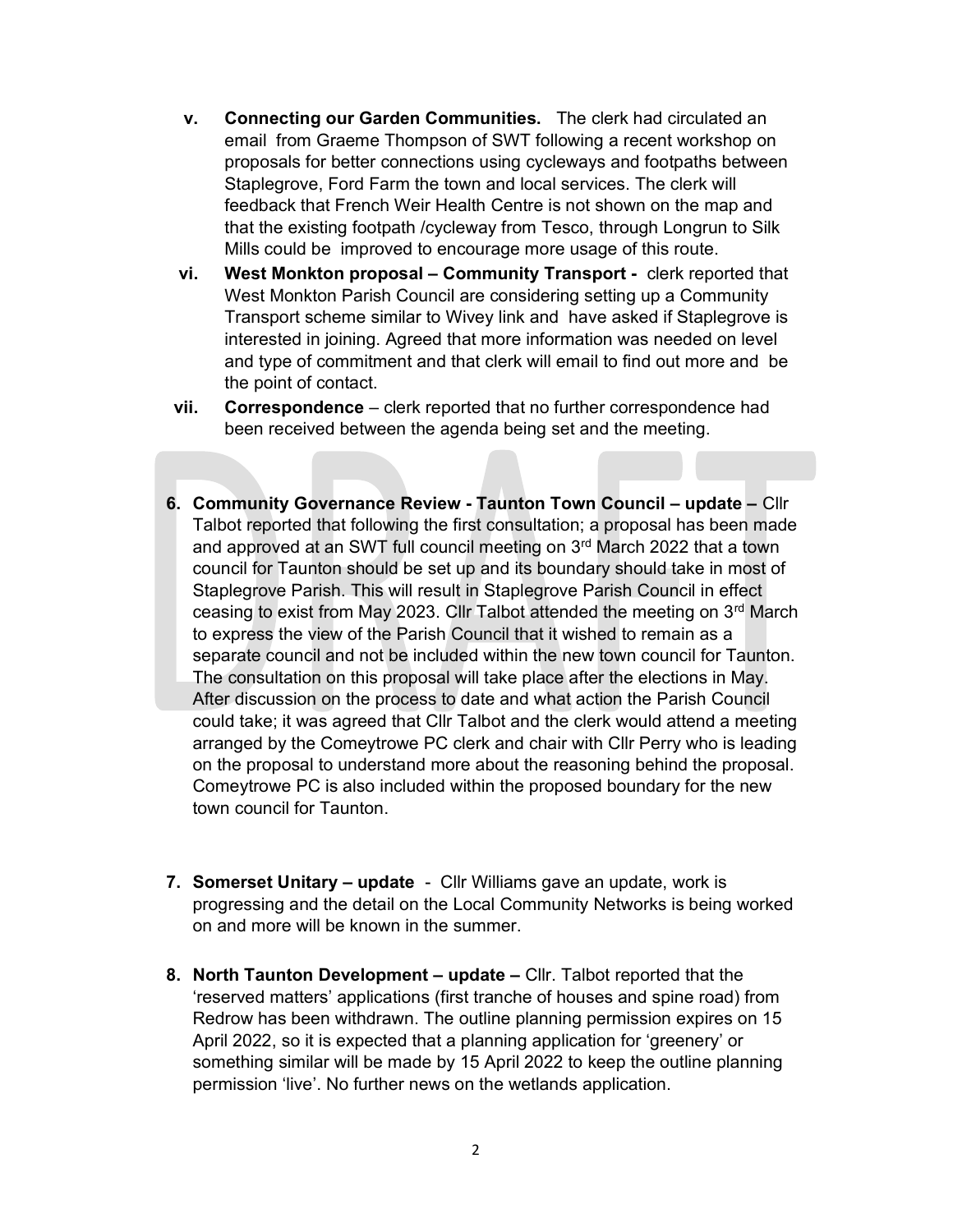# 9. Highways

- **i.** Update on Bindon Road the clerk circulated the proposal from SCC Highways on extending current double yellow lines and painting new ones on Staplegrove Road. The proposal does not include all that the Parish Council had requested but SCC has drawn this up following further consultation with residents and businesses and expects this proposal to not meet with opposition when it is advertised as part of a Traffic Regulation Order (TRO). Cllr Williams has requested that the TRO is processed as a matter of urgency as this issue has been 'live' for over four years.
- ii. Speed Indicator Device Cllr Talbot reported that this is now in place and is already having a positive effect on speed. The device will be moved between 5 points around the parish.
- iii. Additional lamp-post Rectory Road Cllr Talbot reported that a resident of Rectory Road has requested that an additional street light is installed near her home as she considers the area is not lit well enough. Cllr Talbot has obtained a costing from Western Power of £1800 and this cost will have to be met by the Parish Council. Cllr Talbot has sought the views of Rectory Road residents and received 15 replies. The resident has also submitted support letters from residents in Rectory Road, Lawn Road and Stoneleigh Close. Cllr Talbot proposed that only the views of the residents that had been canvassed in Rectory Road should be considered and this was agreed by the Parish Council. Of the 15 household replies, 3 were in favour, 9 were against and 3 had to be rejected. After considering the cost and the replies received, the Parish Councillors decided against the installation of an additional street light.
- iv. Lawn Road hedge-cutting Following a complaint from a resident, the clerk contacted SCC to attend to an area of overgrown shrubbery and the work has been carried out to a high standard. Concern over a hedge of a private property that overhangs the pavement was raised, it was agreed that the clerk will speak to the home owner.

# 10. The Grove

i. Fallen Tree - clerk reported that a tree fell during Storm Eunice onto the garage of Staplegrove House. The clerk informed our insurance company who advised that a claim against the council was unlikely due to the very high winds. The clerk has not heard anything further. Cllrs Talbot and Moon have looked at the tree's location and question if it is in the boundary of the grove and if a claim is forthcoming that point will be made.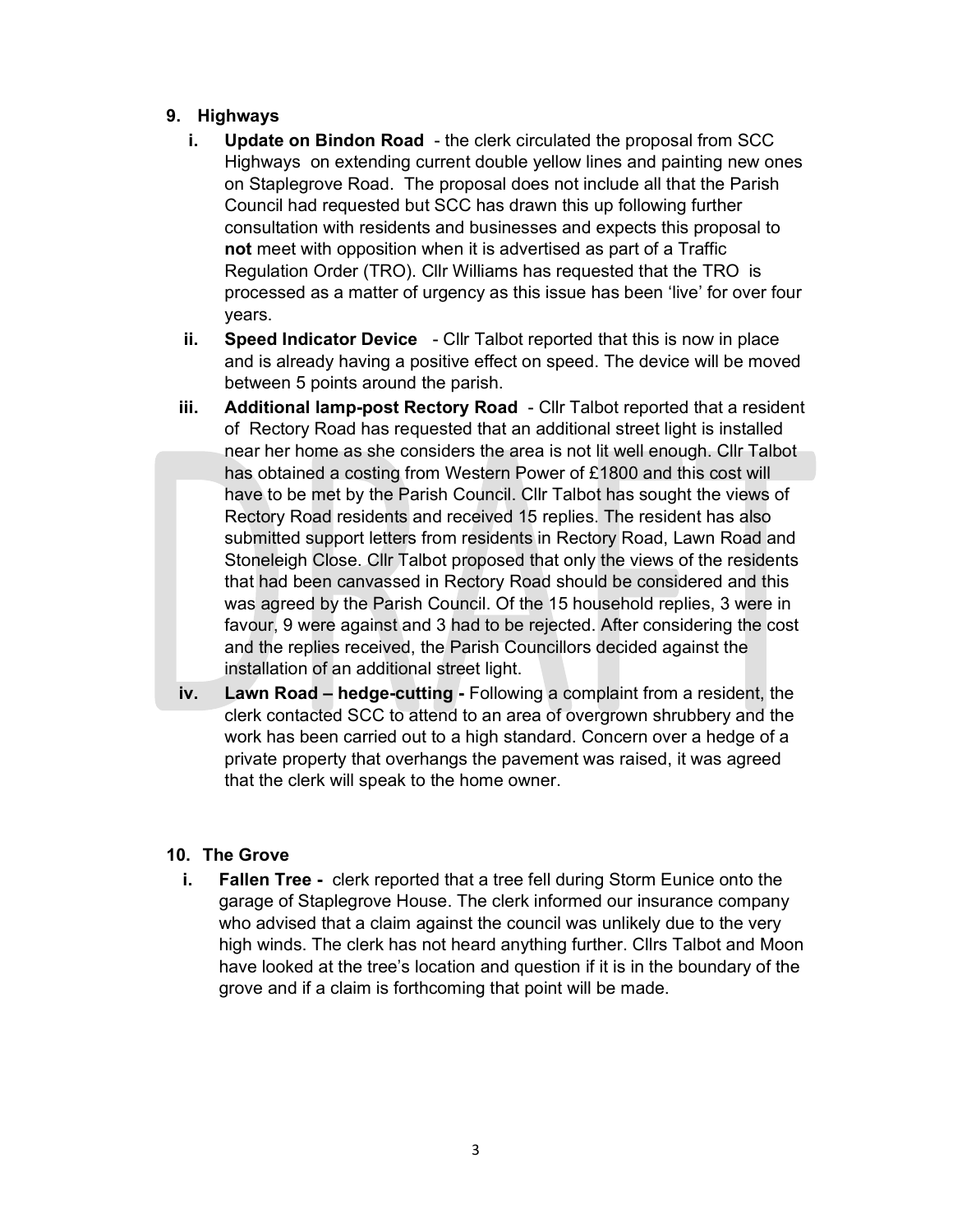- ii. Scout Hut trees an email has been received from Martin Allen of Staplegrove Scouts. He has asked if the Parish Council can help with the screening of the scout hut following the removal of the trees from the bank in front of the scout hut due to ash dieback. It was agreed by the Parish Council that the council could not help with this, the Council has already paid for the removal of the trees and has replaced the trees cut down with new saplings planted within the grove.
- 11. Parish Council Elections 5 May 2022 the clerk advised that the nomination papers have to be submitted by hand to Deane House by  $5<sup>th</sup>$  April. The clerk advised that the nomination papers are available at the end of the meeting.
- 12. Local Heritage Listing SW Heritage Project the clerk reported that SW Heritage has started a project to encourage the listing of local landmarks by residents. The clerk will display a poster and will forward the email to the Local History Society
- 13. Queen's Platinum Jubilee update Cllr Bird reported on the latest meeting of the working party set up to organise an event to celebrate the Queen's Platinum Jubilee. The working party has decided to focus on planning a 'bring and share' picnic lunch on Sunday  $5<sup>th</sup>$  June to be held in the Children's Playground in Manor Road. A timetable for the event has been drawn up to include the playing of the National Anthem. The Parish Council agreed at its last meeting to fund an ice-cream van. An advert for the event will be in the next parish journal to garner support and interest in the event.

#### 14. Planning Applications – details on Somerset West and Taunton (SWT) website

i) Report on applications considered by planning committee since last meeting:34/22/ 0002 (Westerkirk); 34/21/0028/LB (Cloisters) and 34/22/0004/LB (Steading Hay) - 34/22/002 was considered at a planning committee meeting on 9/2/2022 and the clerk submitted the Parish Council's objections following the meeting ( these can be viewed on the SWT website). An amendment to this application has been subsequently submitted by the applicant. The Parish Council considered this amendment and concluded that it did not address any of the objections made by the Parish Council in February. Therefore, the clerk will respond accordingly. Applications 34/21/0028/LB and 34/22/0004/LB were looked at by the chair of the planning committee and as these were mainly internal alterations, it was decided to make no comment.

ii) Post Office storage container - the clerk reported that she has received notification that an application will be made shortly in respect of additional storage space at the Co-op stores.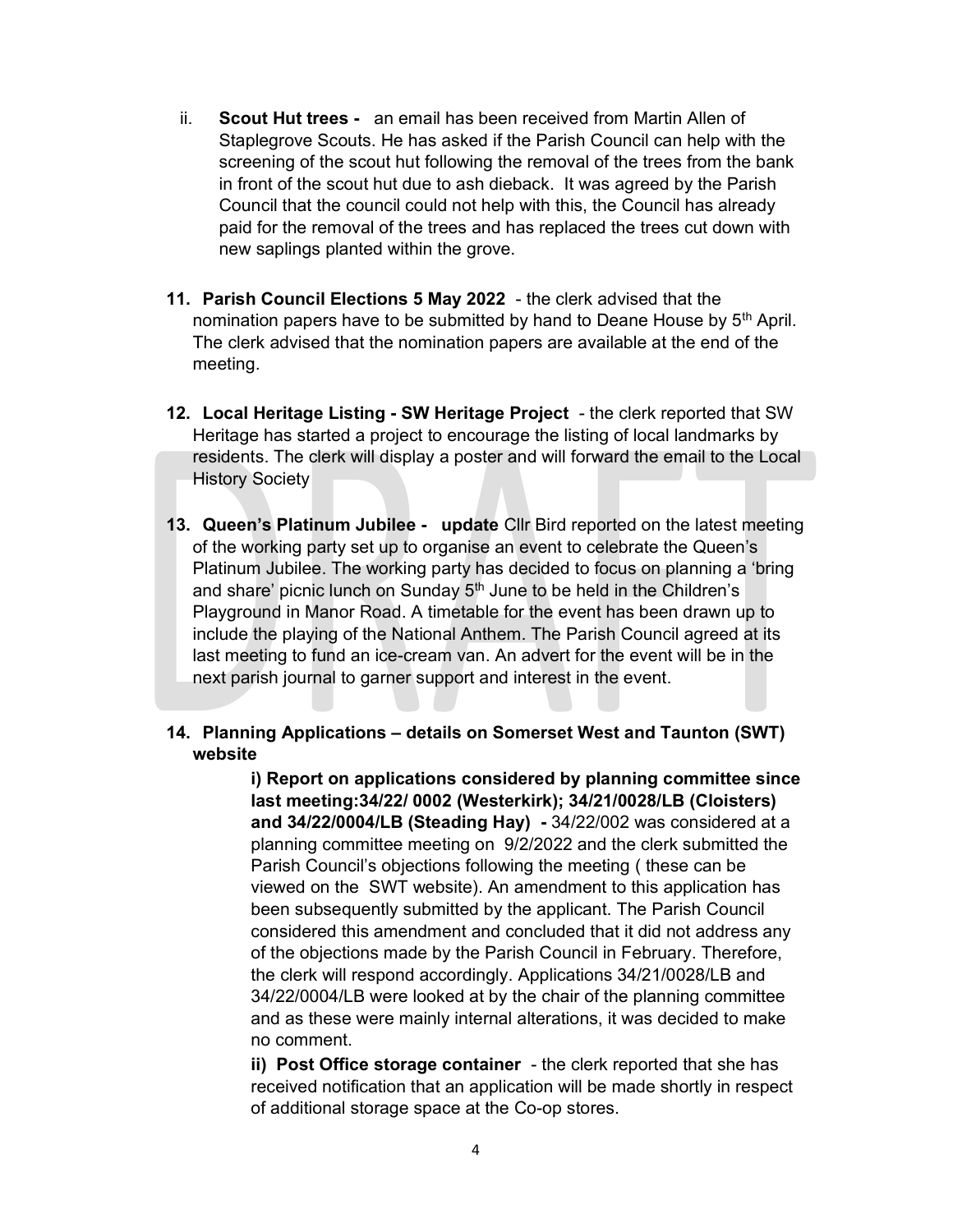#### 15. Financial Matters

- i. Amendment to financial regulations paragraphs 5.7 and 6.6 in response to a recommendation in the Internal Auditor's report, the clerk as RFO and Cllr.Talbot have reviewed the financial regulations to reflect how cheques are prepared, presented and authorised. To reflect the council's actual practice, the y propose that paragraph 5.7 is deleted and paragraph 6.6 is amended to allow cheques to be presented for payment between meetings. These amendments were agreed.
- ii. Authorisation of regular payments during 2022/23 see schedule as per paragraph 5.6 of the financial regulations, the clerk as RFO has prepared a schedule of regular payments for authorisation in the next financial year. The schedule was agreed and approved.
- iii. Appointment of Internal Auditor for 21-22 accounts The clerk proposed that Jill Larcombe carries out an internal audit on the year 21-22 and this was agreed and approved.
- iv. Approval of 2021/22 pay increase from 1/4/2021 to clerk and increase in increment from SCP 12 to SCP 13 from 1/4/2022 - the clerk reported that the pay rise for 2021/22 had now been agreed and she requested that it was applied to her from 1<sup>st</sup> April 2021. Cllr Talbot proposed that the clerk also has an increase in increment from SCP 12 to 13 from 1st April 2022. These proposals were both agreed and approved.
- v. Bank Reconciliations December 2021, January 2022 , February 2022 - clerk reported that Cllr Moon in the absence of Cllr Clark has checked and counter-signed the bank reconciliations for December, January and February. Cllrs Talbot and Bird requested copies of the signed forms.
- vi. Budget February 2022 clerk reported that the council's expenditure for the year will be within budget; and a VAT refund of £605 is due this month.
- vii. Receipts and Payments since last meeting see table below the clerk explained the payments and receipts, the village hall hire costs are more than budgeted as we now use the Mary Mercer room and have had more meetings in the year. Cllr Bird said that she would enquire if, as the Parish Council representative on the Village Hall committee, the Parish Council is entitled to three free hires. The payments were approved. The clerk has included the signatories against the payments to evidence the audit trail.

# 16. Dates of Annual Parish Meeting, Annual Meeting of the Council and 2022/23 ordinary council meetings

Wednesday 11<sup>th</sup> May 2022 – Annual Parish meeting and Annual meeting of the Council at 6pm

Proposed Dates for 2022/23 council meetings - the clerk proposed the following dates for council meetings during 2022/23, these were agreed.